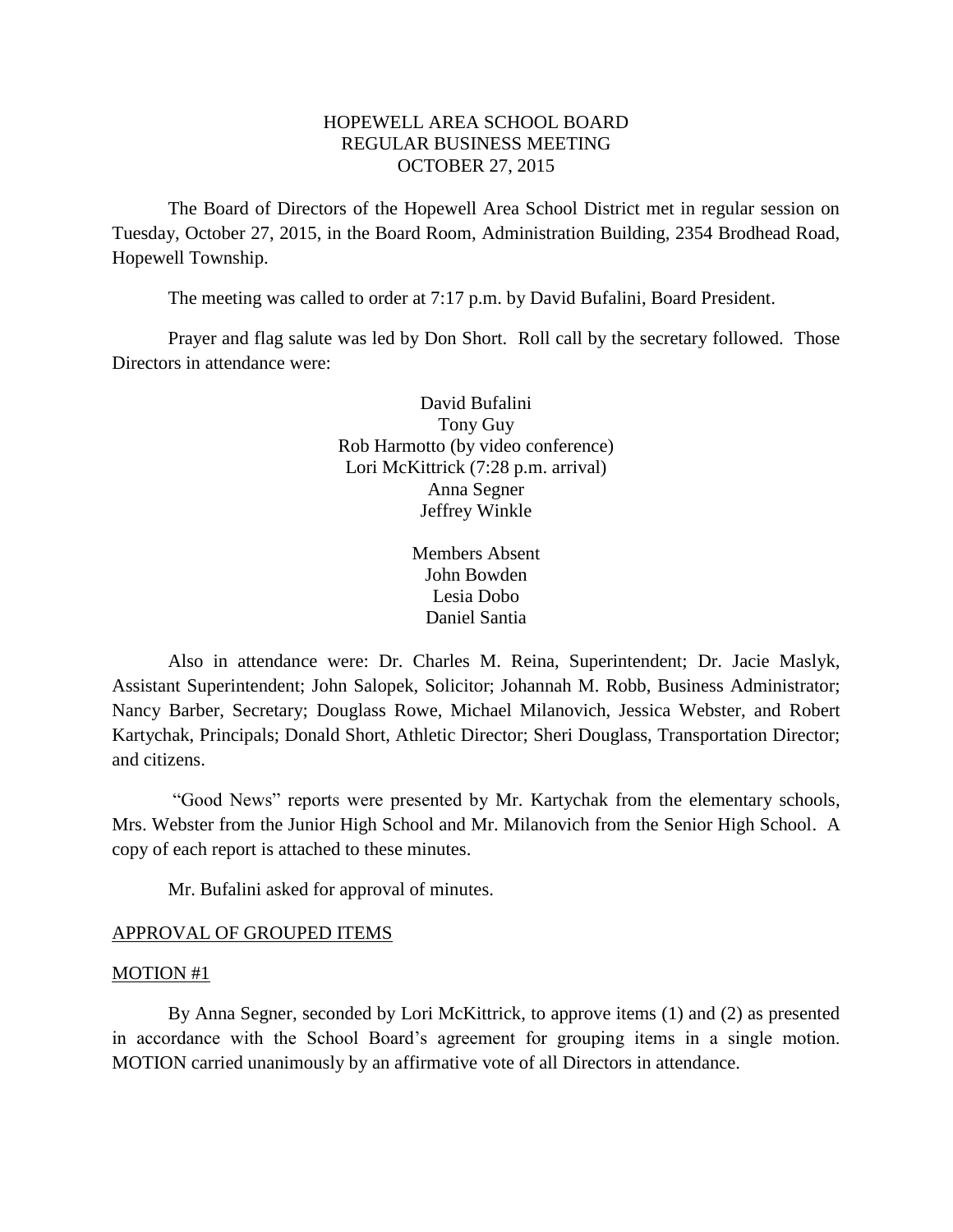## Approval of Minutes

- 1. Recommendation to approve the September 22, 2015 business meeting minutes as presented.
- 2. Recommendation to approve the October 13, 2015 work meeting minutes as presented.

## APPROVAL OF GROUPED ITEMS

#### MOTION #2

By Anna Segner, seconded by Lori McKittrick, to approve items (1) through (3) as presented in accordance with School Board's agreement for grouping items in a single motion. MOTION carried unanimously by an affirmative vote of all Directors in attendance.

### Tax Collectors' Report

1. Recommendation to accept report for taxes collected for the month of September 2015, as presented, and make said report a part of these minutes.

### Treasurer's Report

2. Recommendation to accept report of the Treasurer for the month of September 2015, as presented, and make said report a part of these minutes.

### Financial Statements

3. Recommendation to accept Financial Statements for the month of September 2015, as presented, and make said statements a part of these minutes.

#### VISITOR'S COMMENTS

Joseph Ozimok, Cameron Buchanan, and Michael DePace, members of Boy Scout Troup 468, were present to observe the meeting. Each are working on various badges toward their Eagle Scout award.

At this time Mr. Bufalini asked that Committee discussion and recommendations begin.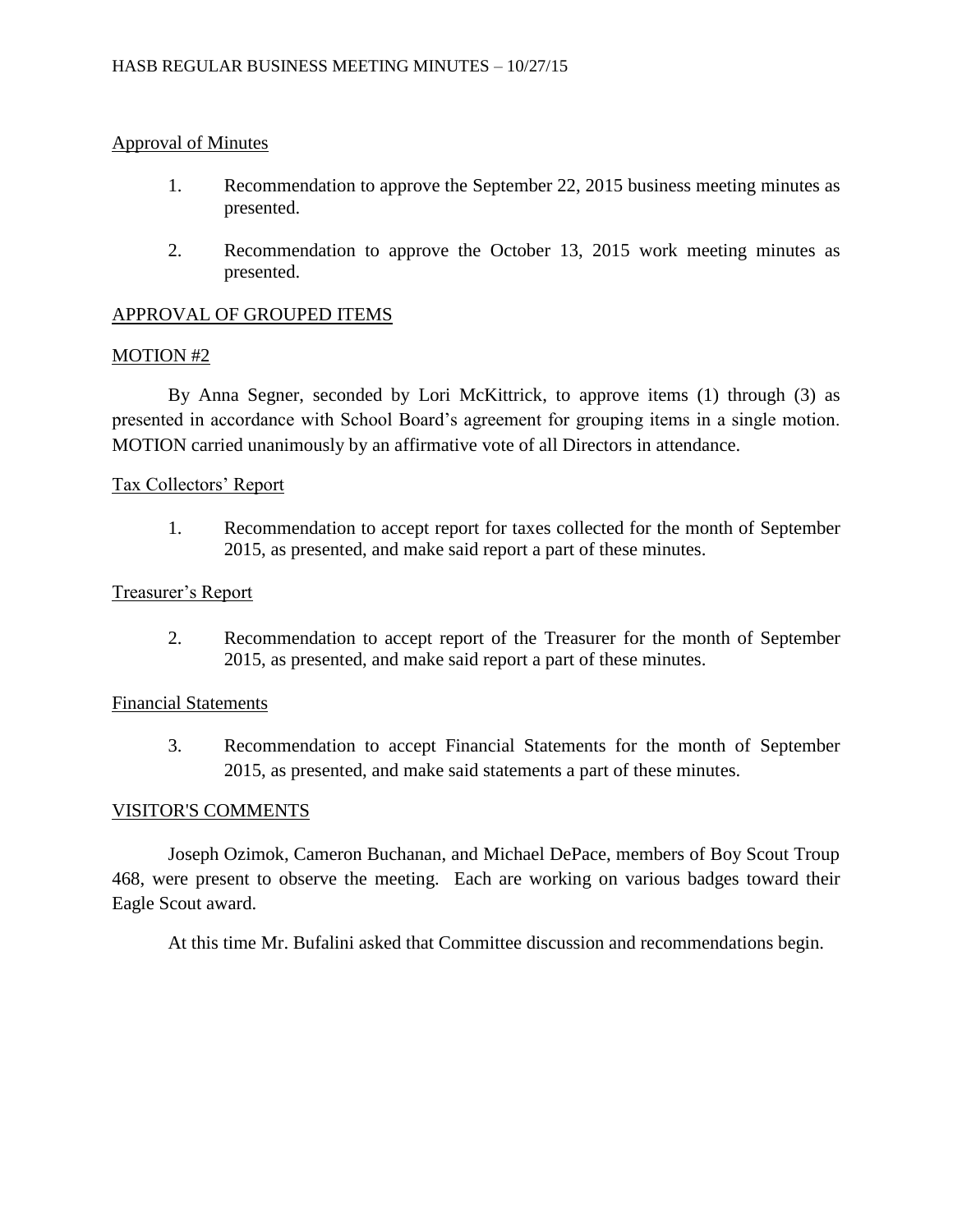### **Education/Curriculum/Instruction by Tony Guy, Co-Chair**

#### APPROVAL OF GROUPED ITEMS

#### MOTION #3

By Tony Guy, seconded by Jeff Winkle, to approve items 1 through 4 as presented in accordance with School Board's agreement for grouping items in a single motion. MOTION carried unanimously by an affirmative vote of all Directors in attendance.

- 1. Specials Progress insert to elementary report cards. (**Attachment**)
- 2. Patricia Fawcett, a student at the University of Pittsburgh, to fulfill an internship with Dr. Maslyk.
- 3. Heidi Mann, a student at Geneva College, to fulfill a student teacher placement at the Junior High School under the guidance of Rob Mawhinney.
- 4. Student activity clubs to be closed and balances transferred to Student Council Club:
	- a. Class of 2014 \$2,946.42
	- b. Class of 2015 \$301.43
	- c. Hopewell Football Club \$10.08

## **Athletics by Tony Guy, Chair**

#### MOTION #4

By Tony Guy, seconded by Lori McKittrick, to approve students from Central Valley School District to practice and participate in swimming meets with the varsity swim team for the 2015-2016 School Year. MOTION carried unanimously by an affirmative vote of all Directors in attendance.

#### **Buildings and Grounds by Anna Segner, Chair**

Request from Hopewell Baseball Boosters to construct cement steps going from the top of the hill into the home team dugout was tabled.

#### MOTION #5

By Anna Segner, seconded by Jeff Winkle, to approve the request from Hopewell Soccer Club to use Gym B at the Junior High School on Saturday's from October 17, 2015 through March 31, 2016 for practice. MOTION carried unanimously by an affirmative vote of all Directors in attendance.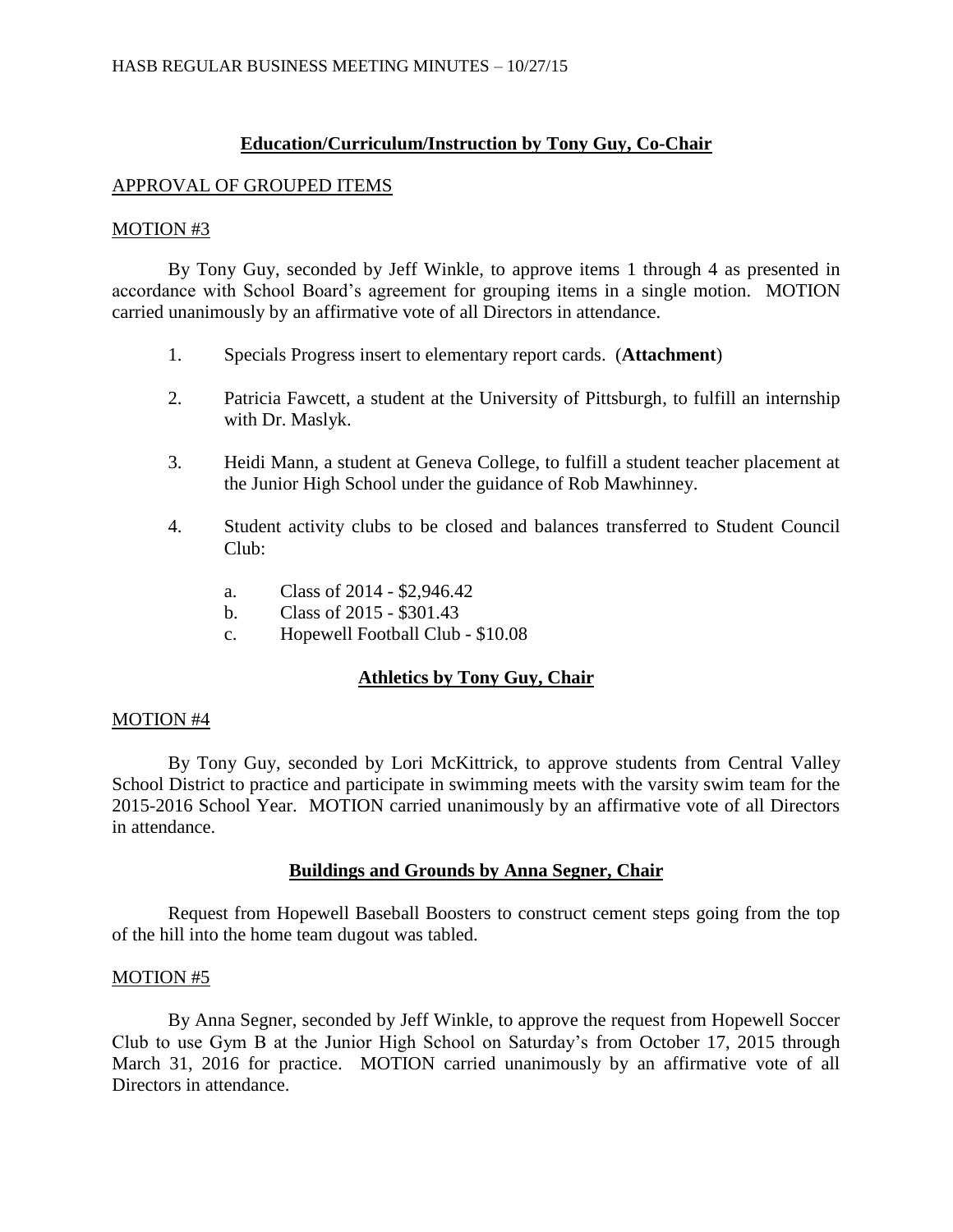## MOTION #6

By Anna Segner, seconded by Lori McKittrick, to approve the 2-year proposal from Renick Brothers Mechanical Contractors for the period April 1, 2016 through March 31, 2018 for preventative maintenance for District chillers in the amount of \$4,244.00. MOTION carried unanimously by an affirmative vote of all Directors in attendance.

## APPROVAL OF GROUPED ITEMS

### MOTION #7

By Anna Segner, seconded by Jeff Winkle, to approve items (1) through (4) as presented in accordance with School Board's agreement for grouping items in a single motion. MOTION carried unanimously by an affirmative vote of all Directors in attendance.

- 1. Request from Hopewell Boy's Youth Basketball to use Gym A at the Junior High School, Monday through Friday from November 2, 2015 through March 18, 2016 from 6:00 p.m. until 8:00 p.m., for practice and games.
- 2. Request from Hopewell Boy's Youth Basketball to use Gym A at the Junior High School Saturday's from November 7, 2015 through April 16, 2016 from 7:00 a.m. until 1:00 p.m. for practice and games.
- 3. Request from the American Cancer Society to use Tony Dorsett Stadium June 24, 2016 and June 25, 2016 for Relay for Life.
- 4. Request by the Greek Orthodox Church to utilize Gym A at the Junior High School Friday evenings from November 1, 2015 through April 1, 2016 from 8:30 p.m. until 10:30 p.m.

# **Finance and Budget by Jeff Winkle, Co-Chair**

## APPROVAL OF GROUPED ITEMS

## MOTION #8

By Jeff Winkle, seconded by Anna Segner, to approve items (1) through (3) and to ratify items (4) and (5) as presented in accordance with School Board's agreement for grouping items in a single motion. MOTION carried unanimously by an affirmative roll call vote of all Directors in attendance.

- 1. General Fund List of Bills in the amount of \$439,299.12
- 2. Capital Reserve Fund payment in the amount of \$1,350.00
- 3. Cafeteria Fund payments in the amount of \$56,369.76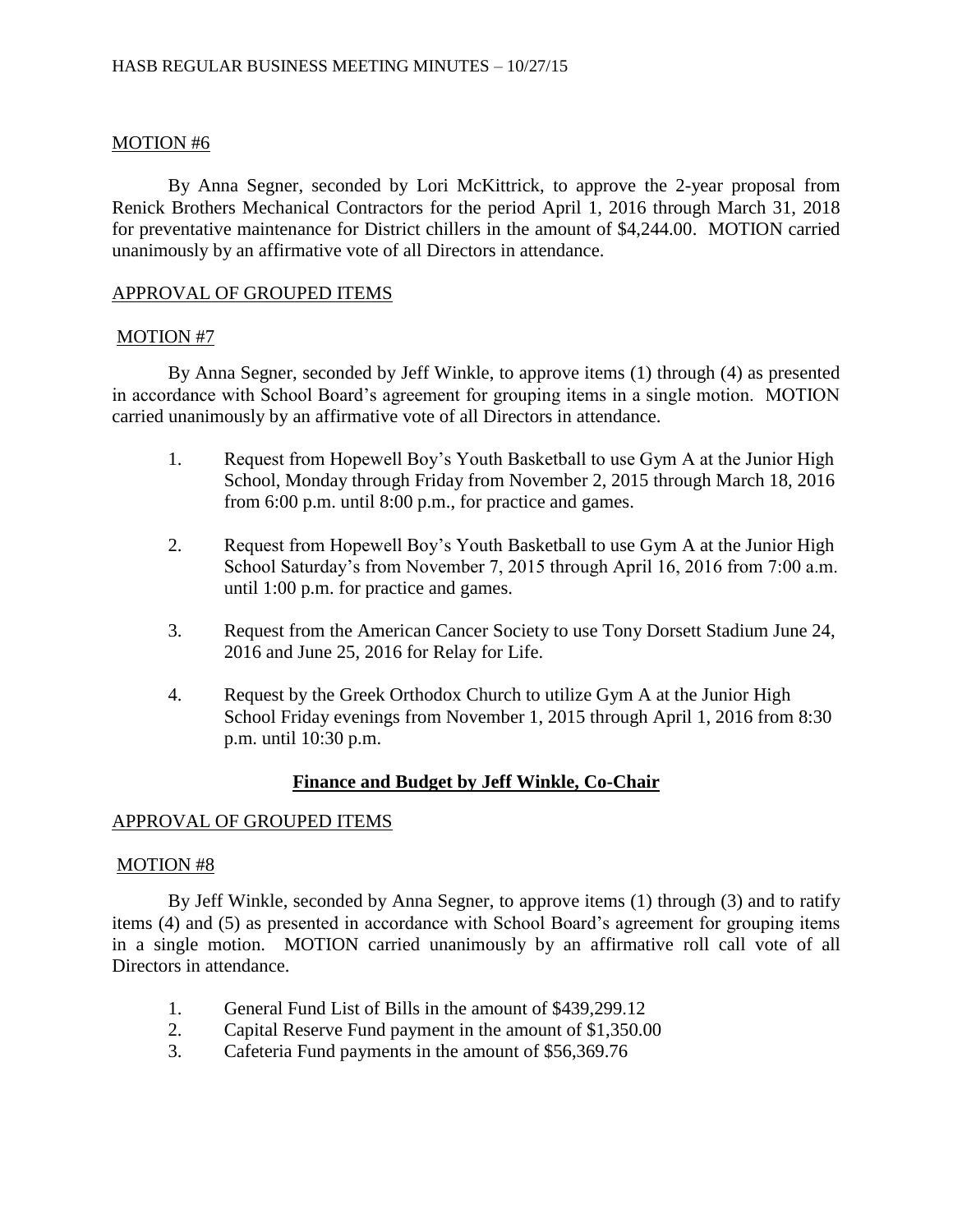Payments to be ratified:

- 4. Capital Reserve Fund payments in the amount of \$49,490.00
- 5. General Fund payments in the amount of \$2,326,284.56

### MOTION #9

By Jeff Winkle, seconded by Anna Segner, to approve Change Order #GC-001 from Northern Athletic Construction Company in the deduction amount of \$1,350.00. MOTION carried unanimously by an affirmative vote of all Directors in attendance.

## MOTION #10

By Jeff Winkle, seconded by Lori McKittrick, to approve a Resolution to participate in the Beaver Valley Intermediate Unit's Joint Purchasing Program for the 2016-2017 school year at a cost of \$600.00. MOTION carried unanimously by an affirmative vote of all Directors in attendance.

### MOTION #11

By Jeff Winkle, seconded by Tony Guy, to approve the establishment of a Student Council Activity Club PayPal account. MOTION carried unanimously by an affirmative vote of all Directors in attendance.

## **Legislative by Jeff Winkle; Chair**

## MOTION #12

By Jeff Winkle, seconded by Lori McKittrick, to approve the HASD Board of Directors Reorganization meeting on December 1, 2015 at 7:00 p.m. in the Central Administration Board Room. MOTION carried unanimously by an affirmative vote of all Directors in attendance.

#### MOTION #13

By Jeff Winkle, seconded by Tony Guy, to approve Sylvia Rozzi and Linda Ermi to continue to represent the Hopewell Area School District as representatives to the Beaver County Career & Technology Center Citizens Advisory Committee, effective January 1, 2016. MOTION carried unanimously by an affirmative vote of all Directors in attendance.

## **Personnel by Rob Harmotto, Chair**

Five (5) year contract with Mrs. Johannah Robb, Business Administrator, effective July 1, 2016 through June 30, 2021 was tabled.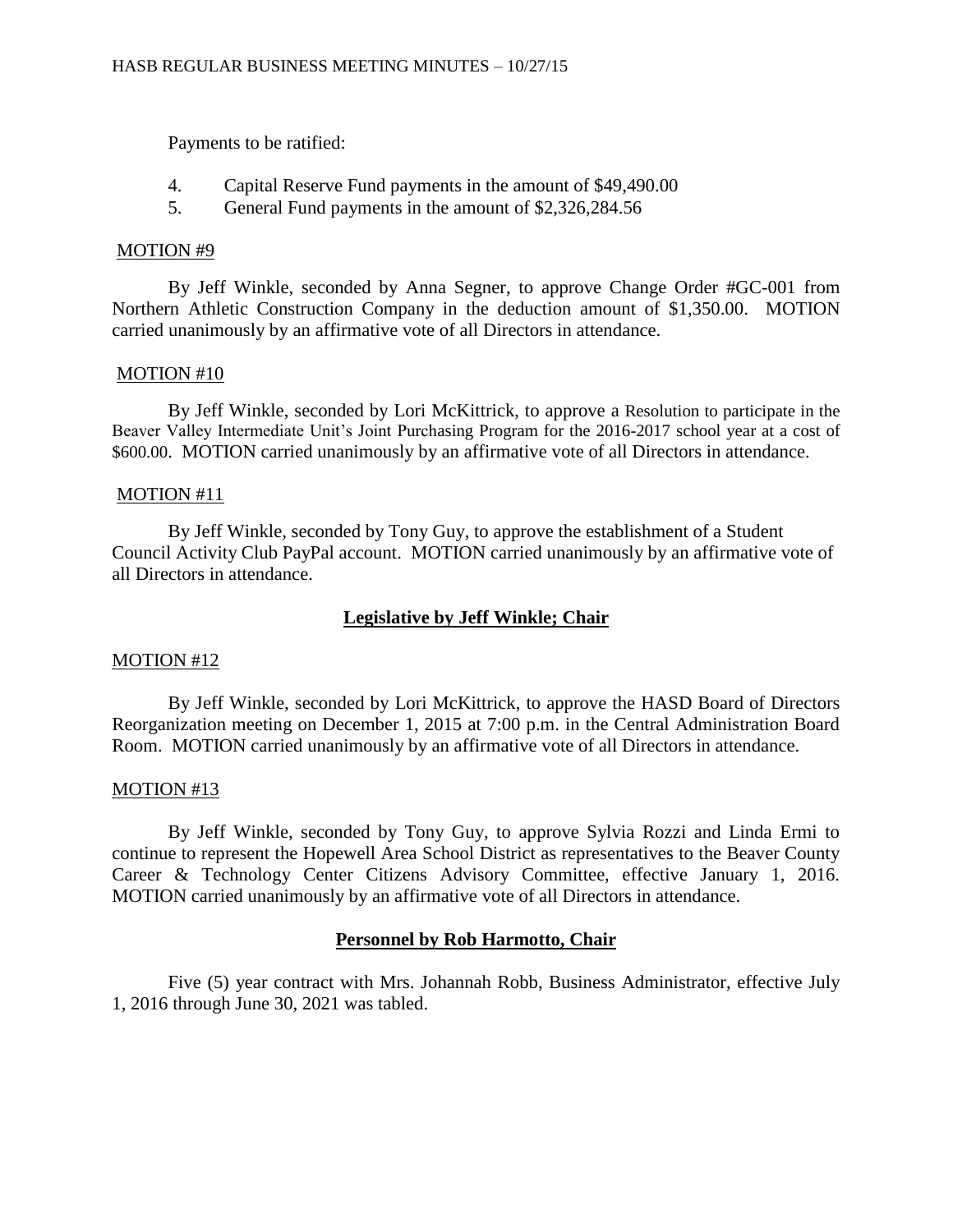## MOTION #14

By Rob Harmotto, seconded by Lori McKittrick, to accept the resignation for retirement of Karen Parrish, 5th grade teacher at Hopewell Junior High School, effective November 30, 2015. MOTION carried unanimously by an affirmative vote of all Directors in attendance.

At this point in the meeting we temporarily lost contact with Mr. Harmotto.

## APPROVAL OF GROUPED ITEMS

### MOTION #15

By Anna Segner, seconded by Jeff Winkle, to approve items (1) through (4) as presented in accordance with School Board's agreement for grouping items in a single motion. MOTION carried unanimously by an affirmative vote of all Directors in attendance.

- 1. Resignation for retirement of Harold Winkle, bus driver, effective October 19, 2015.
- 2. Change of employment status for Lisa Sinclair from substitute transportation aide to permanent transportation aide, effective September 21, 2015.
- 3. Employment of Joe Frank as  $1<sup>st</sup>$  assistant boys basketball coach at a salary of \$3,865.00.
- 4. Employment of Dean Zuppe as  $2<sup>nd</sup>$  assistant boys basketball coach at a salary of \$3,865.00.

Mr. Harmotto rejoins the meeting via videoconference.

## MOTION #16

By Rob Harmotto, seconded by Anna Segner, to approve the employment of Olivia Costanza as a transportation aide, effective October 15, 2015. MOTION carried unanimously by an affirmative vote of all Directors in attendance.

## MOTION #17

By Rob Harmotto, seconded by Tony Guy, to approve the employment of Thomas Hunt as a transportation aide, effective October 15, 2015. MOTION carried unanimously by an affirmative vote of all Directors in attendance.

## MOTION #18

By Rob Harmotto, seconded by Anna Segner, to approve the substitute personnel rosters. MOTION carried unanimously by an affirmative vote of all Directors in attendance.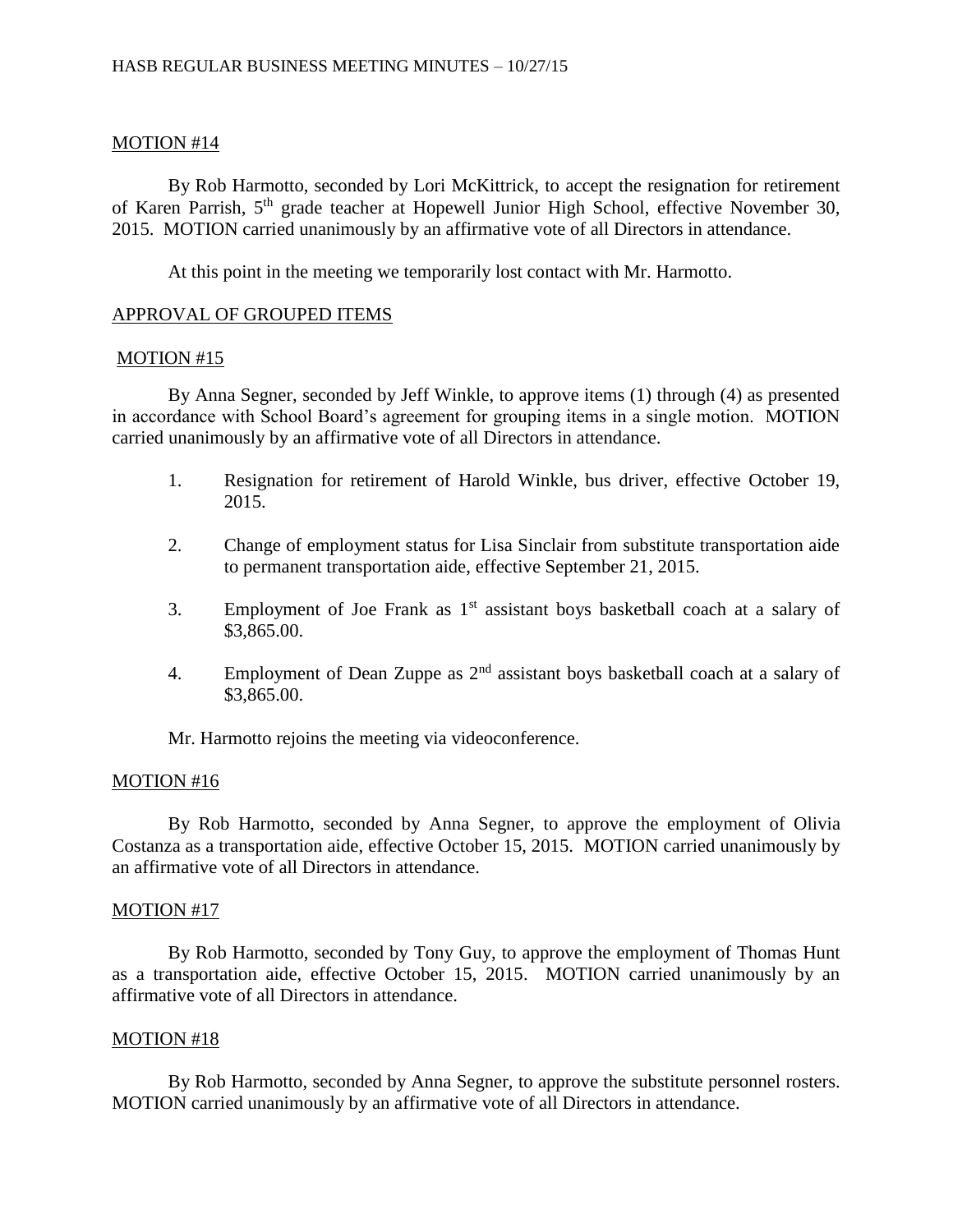## Superintendent's Report

Dr. Reina wished Mrs. Parrish and Mr. Winkle well in their retirement. He also congratulated Dr. Maslyk on receiving the Frank S. Manchester Award for Excellence in Journalism from the Pennsylvania Association of Elementary and Secondary School Principals Association at their annual conference.

Dr. Reina stated that the end of the first grading period is October 28, 2015 and that report cards should be going out within a week.

The Beaver Valley Intermediate Unit's Reorganization meeting is December 15, 2015. Reservations are due by November 25, 2015.

Dr. Reina reminded the Board that there is an expulsion hearing on Monday, November 2, 2015 at 7:30 in the Board Room.

## Solicitor's Report

Nothing to report.

## Unfinished Business

Nothing to report.

## Upcoming School Board Meetings

November 10, 2015 – 7:00 p.m. Work Meeting, Central Administration November 24, 2015 – 7:00 p.m. Regular Business Meeting, Central Administration

## ADJOURNMENT

There being no further discussion or recommendations to come before the Board of Directors, Mr. Bufalini asked for a motion for adjournment.

MOTION by Anna Segner, seconded by Lori McKittrick, that the meeting be adjourned. MOTION CARRIED.

Mr. Bufalini adjourned the meeting at 7:55 p.m.

# HOPEWELL AREA SCHOOL BOARD

David Bufalini, President